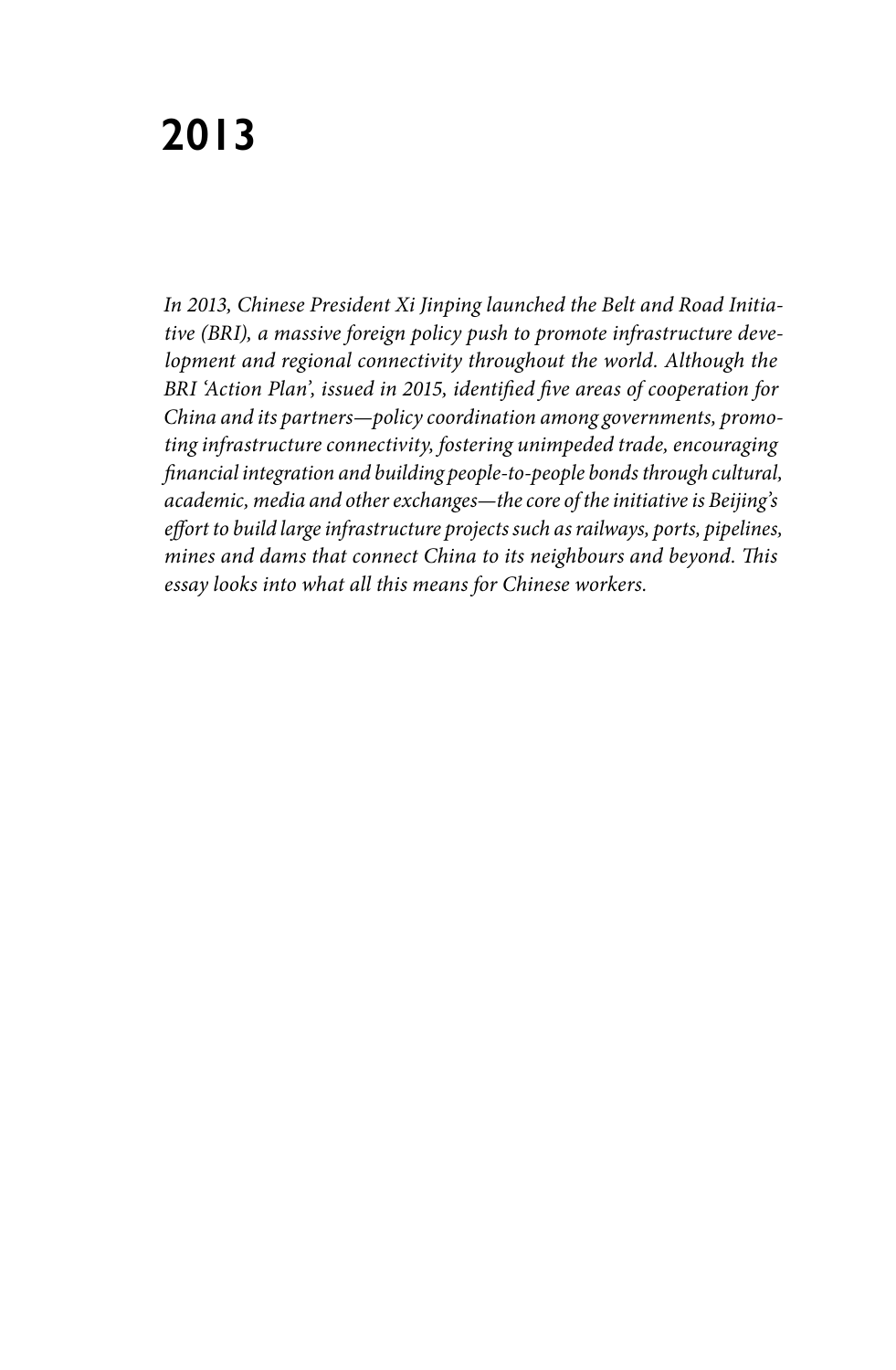## **Chinese Workers on the Belt and Road**

Aaron HALEGUA

fter wrapping up the G20 Summit in Saint Petersburg on 6<br>September 2013, Chinese President Xi Jinping arrived in Kaza-<br>khstan for a three-day state visit to the world's largest landlocked<br>country. At Kazakhstan's flagshin September 2013, Chinese President Xi Jinping arrived in Kazakhstan for a three-day state visit to the world's largest landlocked country. At Kazakhstan's flagship academic institution, Nazarbayev University, he delivered a speech to a lecture hall filled with officials, reporters and students. Xi described China's history of friendly relations with its Central Asian neighbours, pointing to the Silk Road trading route established during the Han Dynasty 2,100 years earlier. He stated that restoring the connection between China and Central Asia was a top foreign policy priority and called for the construction of a 'Silk Road Economic Belt' (丝绸之路经济带) that would enhance regional economic cooperation, improve road connectivity, promote unimpeded trade and foster mutual understanding.

One month later, in October 2013, Xi addressed the Indonesian Parliament, where he appealed to the history of exchanges between the two countries, despite the seas between them, and called for the establishment of a 'Maritime Silk Road' for the twenty-first century to connect China and the countries of the Association of Southeast Asian Nations (ASEAN). These two speeches are widely seen as the launch of Xi's signature foreign policy, the 'One Belt, One Road' strategy (一带一路战略), which was later rebranded the 'Belt and Road Initiative' (一带一路倡议, or BRI) to sound less threatening to foreign audiences.<sup>1</sup> At the broadest level, the BRI seeks to promote infrastructure development and regional connectivity throughout most of Asia, Africa and Europe, and early reports suggested that projects under the BRI could involve investments totalling US\$1 trillion. The BRI 'Action Plan', issued in 2015, identified five areas of cooperation for China and its BRI partners: policy coordination among governments, promoting infrastructure connectivity, fostering unimpeded trade, encouraging financial integration and building people-to-people bonds through cultural, academic, media and other exchanges.<sup>2</sup> Signalling the political weight that China attaches to this initiative, in 2017, the Chinese Communist Party (CCP) incorporated the mission of 'advancing construction of the BRI' (推进'一带一路'建设) into its constitution.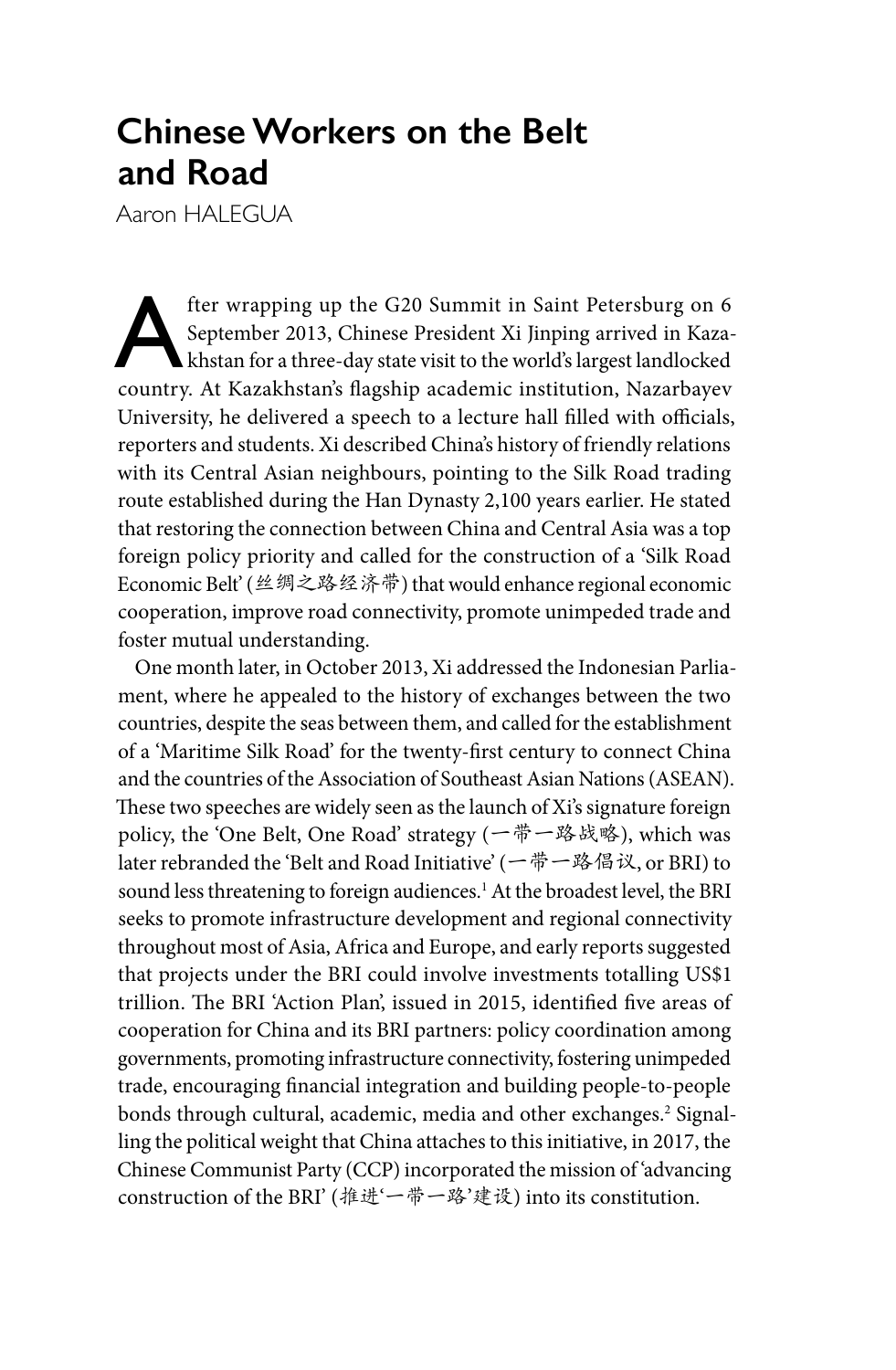The core of the BRI is China's effort to build large infrastructure projects such as railways, ports, pipelines, mines and dams—that connect China to its neighbours and beyond. This generally occurs by Chinese banks loaning money to host-country governments, which then contract out the project to Chinese state-owned enterprises (SOEs), which in turn import Chinese construction materials and often Chinese workers. One commentator remarked that, in many instances, it is as if China simply 'air drops' its whole domestic project development ecosystem into another country.3 As a further demonstration of its financial commitment to this effort, China also created the Silk Road Fund and a new multilateral financial institution, the Asian Infrastructure Investment Bank, partly to finance these infrastructure projects.

Since the launch of the BRI, official Chinese statistics suggest that Chinese companies have been increasingly active in overseas projects. In 2015, Chinese companies signed 3,987 new contracts valued at US\$92 billion with BRI participant countries, and foreign direct investment  $(FDI)$  in BRI countries reached US\$14 billion.<sup>4</sup> By 2019, these numbers had grown to 6,944 new contracts worth US\$154 billion for projects in BRI countries and roughly US\$15 billion in FDI.<sup>5</sup> By 2020, a Council on Foreign Relations report estimated that China had invested more than US\$200 billion in BRI-related projects.<sup>6</sup> The number of countries that formally joined the BRI by signing memoranda of understanding grew from a few dozen in 2016 to 140 by January 2021—including countries in new regions like Latin America and accounting for 4.6 billion of the world's people.7 China has executed thirty-one BRI cooperation agreements with international organisations, including at least two with the International Labour Organization.8

Programs to expand China's cultural influence have also been carried out under the BRI banner. Students from BRI partner countries are provided with 'Belt and Road Scholarships' to study in China or to partake in study tours. Efforts have been made to include tourism as part of the 'peopleto-people' exchanges promoted by the BRI. China has launched a 'digital Silk Road' that connects countries through a satellite network and web of fibre-optic cables.9 During the COVID-19 pandemic, as part of the 'health Silk Road', Chinese state media boasted that BRI transportation channels made it possible for China to deliver 76,000 tonnes of personal protective equipment to European BRI partners and celebrated China's donation of vaccines to thirteen developing countries.<sup>10</sup>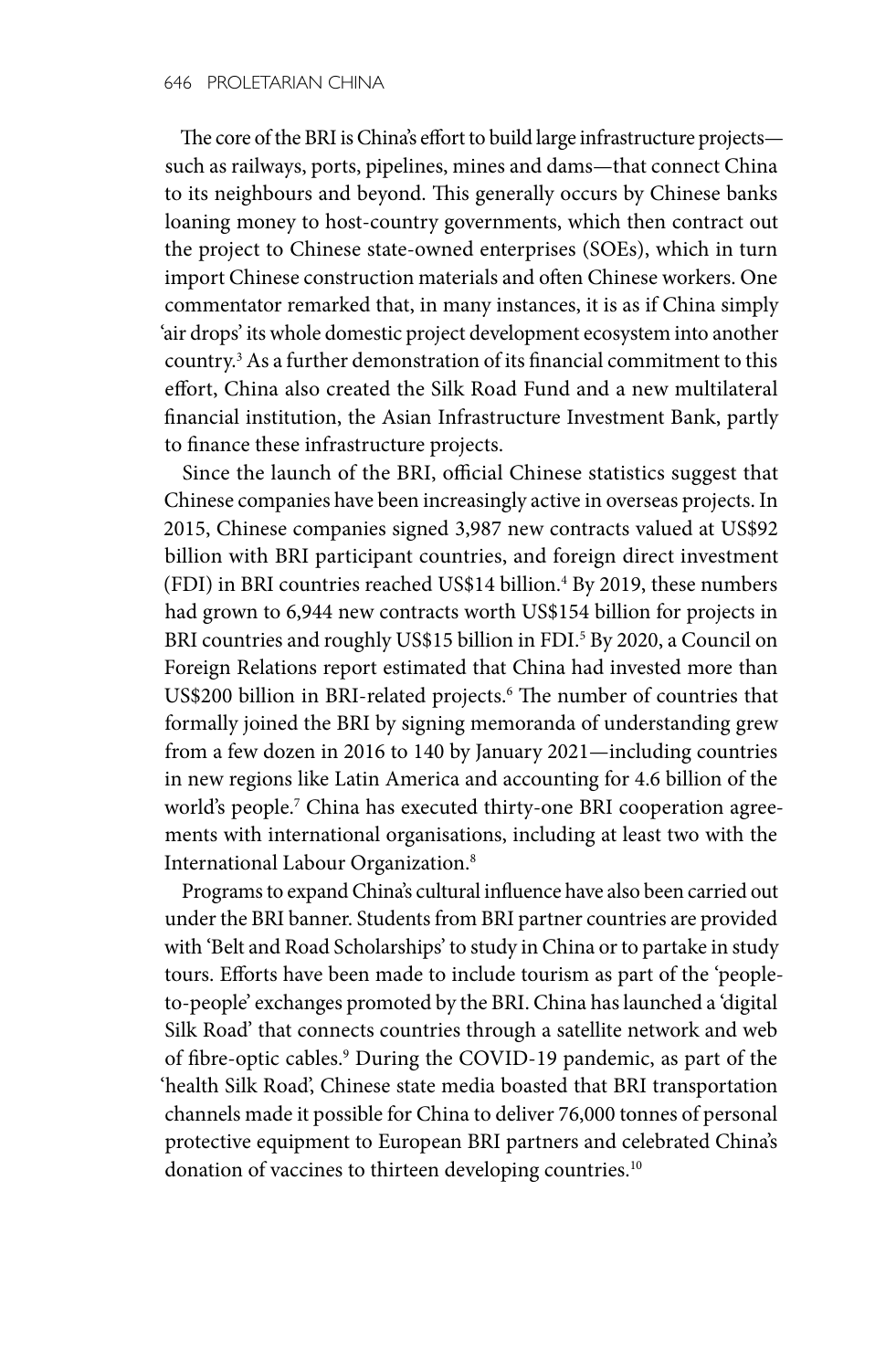There has been much debate about China's 'true' motivations behind the BRI. Broadly speaking, there are two competing frameworks for how to understand this vast sea of projects and initiatives. The first views the BRI as a coherent master plan coordinated by Beijing to promote China's military, political and economic interests. For instance, some argue the BRI is part of China's national security planning to expand the number of routes by which foreign oil can be delivered to China, to construct ports that could be used by the Chinese navy in a conflict or to station Chinese personnel around the globe.11 The BRI has also been interpreted as an effort to solve China's domestic economic problems, such as by fostering the economic development of China's less-developed western provinces by enhancing ties with Central Asia, by creating new sources of demand to address China's overcapacity in steel and cement production or by accessing new consumer markets to purchase China's manufactured goods.<sup>12</sup> As for the cultural exchanges, these are seen as China's attempt to build soft power and influence in host countries to facilitate the achievement of its geostrategic and other objectives.

There is a competing conceptualisation, however, that sees the BRI not as a coherent strategy concocted by Beijing, but as a mere slogan that a broad swathe of disjointed actors has attached to their various, unconnected policies and projects.13 One analyst describes the BRI as a 'vision, not a plan', and suggests it falls on lower-ranking officials and other parties, including private companies, to find ways to implement Xi's vision.<sup>14</sup> In this regard, the BRI is consistent with past political 'campaigns' in China's modern history, such as the Great Leap Forward or Reform and Opening Up. Under this framework, the seemingly endless expansion of the BRI's scope does not illustrate a plan for world domination, but rather demonstrates the lack of any clear, defined strategy or plan. Indeed, some argue that Chinese officials, companies and other actors somewhat haphazardly apply the 'BRI' label to whatever project or initiative they are pursuing in the hope it will help garner political support for their effort.<sup>15</sup>

Regardless of what China's true intentions or motivations are, however, many of these large-scale infrastructure projects have generated significant controversy in the host countries.<sup>16</sup> The negotiations and terms of these large BRI contracts are rarely transparent, creating significant opportunities for corruption. The sizeable debts incurred by host governments to pay for these projects often far exceed what the country can realistically hope to repay—which some allege is intentional on China's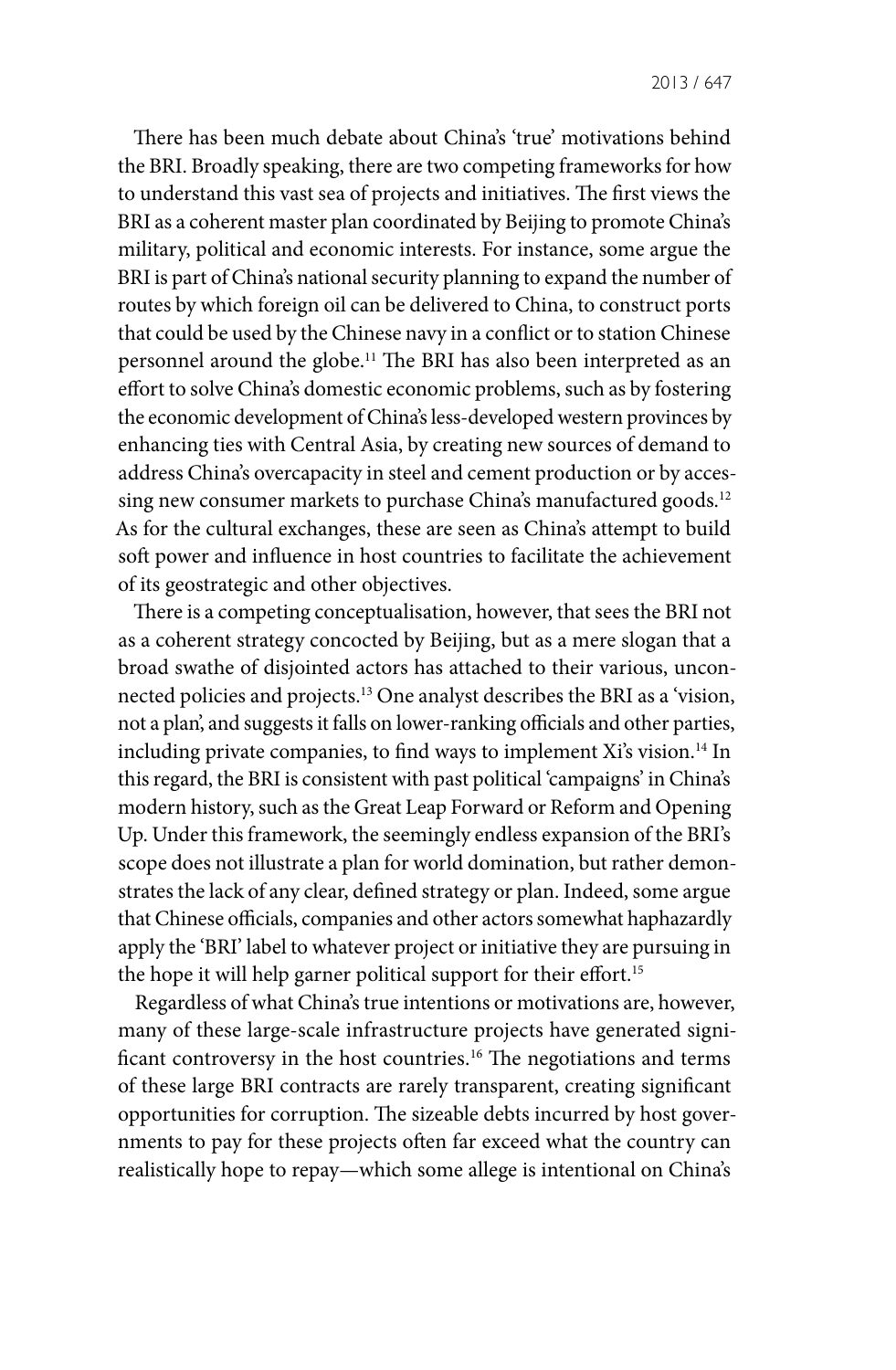part as a form of 'debt-trap diplomacy'.17 In carrying out the projects, local residents have complained about improper confiscation of land and disastrous environmental impacts. Host-country businesses often resent Chinese companies purchasing their materials and supplies from China. Locals have also demonised the Chinese workers dispatched to build these projects as 'invaders' who are 'stealing' local jobs.<sup>18</sup>

This essay, however, will focus on just one aspect of the BRI: what does it mean for China's workers? In particular, the essay examines those Chinese labourers who travel abroad to work on infrastructure, construction or similar projects. What are the working conditions like for these individuals? Has the BRI led to an increase in the number of Chinese working overseas? And does the political sensitivity of the BRI and China's desire to project a good image translate into better working conditions on these projects?

The essay explores these questions by first noting that China has been undertaking overseas projects and dispatching workers abroad since long before the BRI, and it examines the poor labour conditions often faced by these workers. The chapter argues that the launch of the BRI—somewhat surprisingly—has not resulted in a clear increase in the official number of Chinese workers going overseas, although an unknown but significant number of Chinese appear to be working abroad through informal channels. Further, despite numerous government pronouncements designed to make Chinese firms respect workers' rights, labour abuses persist.

China's Overseas Workers in the 'Going Out' Era

The trend of Chinese workers being dispatched abroad is not a new one.<sup>19</sup> After the founding of the People's Republic of China (PRC) in 1949, SOEs were directed to work on government-sponsored development projects in foreign countries and they often brought along their Chinese employees (see also Sorace and Zhu's and Galway's essays in the present volume). By the mid-1970s, more than 1,000 such projects had been established in more than seventy countries. After China's 1986 reforms to make it easier to obtain a passport and loosening restrictions on foreign travel, it became increasingly common for individuals to seek better-paying jobs abroad. Whereas 55,000 Chinese workers were stationed abroad in 1985, this number grew to 264,300 in 1995 and 424,0900 in 2000.20

In 1999, China launched its 'Going Out' (走出去) policy, which encouraged the nation's enterprises to obtain contracts for projects overseas.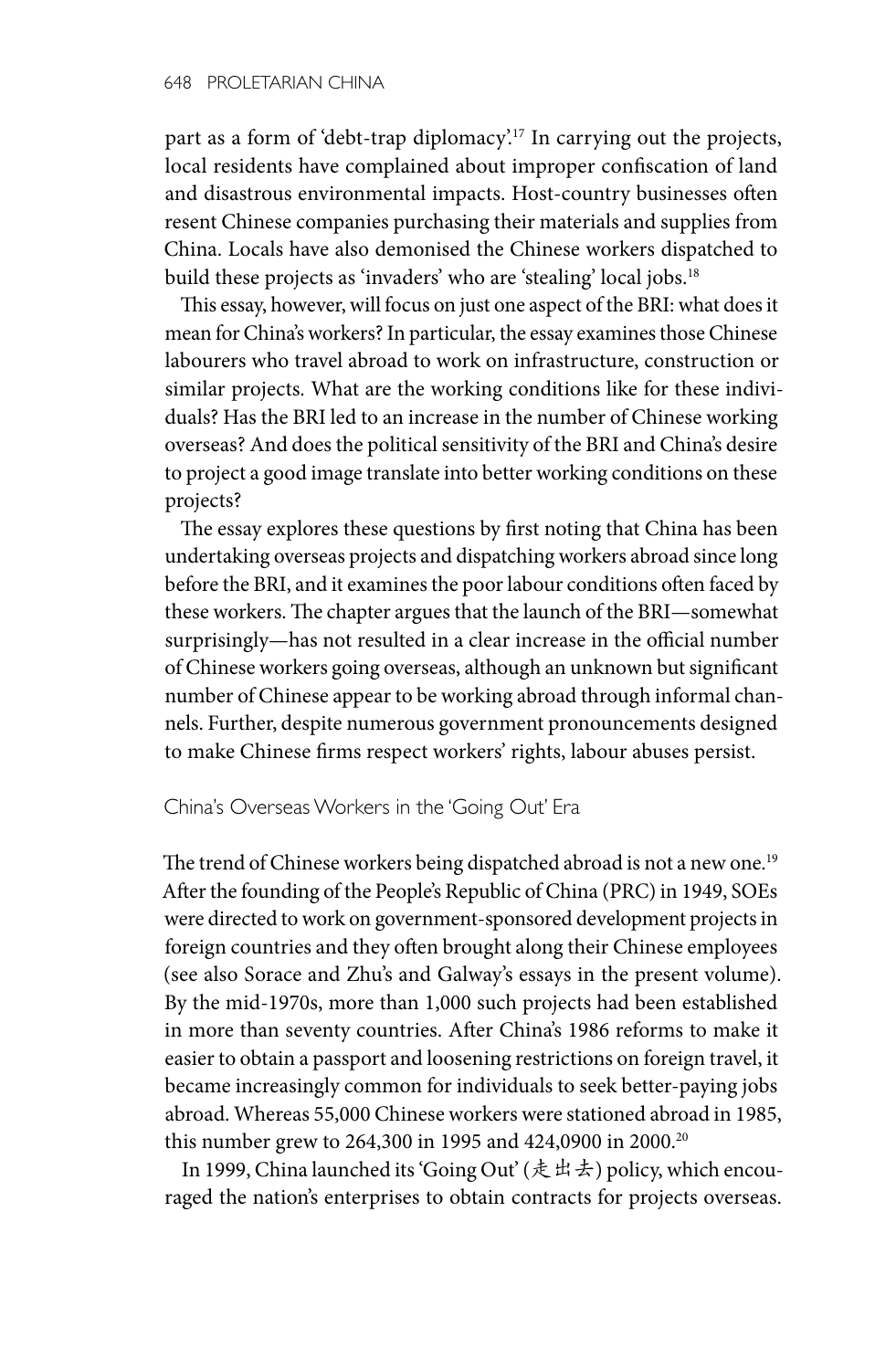One of the explicit purposes of this policy was to increase the export of Chinese labour.21 By the end of 2006, more than 5,000 Chinese investment entities had established almost 10,000 companies overseas in 172 countries and regions, with the combined outbound investment reaching US\$90.63 billion.22 Moreover, the number of Chinese workers stationed abroad continued to grow, doubling from  $424,900$  in 2000 to  $846,600$  by  $2010.<sup>23</sup>$ Official statistics show that roughly 43 percent of these workers were dispatched to work on foreign projects contracted to Chinese companies.<sup>24</sup>

Policy documents from the Going Out period instruct that China's outbound investment projects should be 'win-win' for China and the host country, create jobs for locals and safeguard the rights of dispatched Chinese workers.25 However, the details on how to implement these objectives were few and far between. For instance, there were no clear guidelines as to how many local workers must be employed on these projects or what construction supplies must be purchased within the host country. Even in this early period, the reliance on Chinese supplies and workers was a source of tension for local host-country populations. In one particularly inflammatory move, in 2012, when 1,200 Zambian miners stopped work to protest unsafe conditions, the Chinese mine owners brought in Chinese workers to replace them, causing a violent reaction from the Zambian protestors that resulted in the death of a Chinese manager.<sup>26</sup>

The one area in which the PRC Government did issue more detailed regulations is the rights of those Chinese workers sent abroad—for instance, mandating they have written contracts with certain provisions, limiting the collection of recruitment fees or security deposits and requiring the dispatching companies to deposit funds with the relevant government entity in China in case the worker returns without having been paid for their work.<sup>27</sup> However, these legal provisions often proved insufficient. A 2005 report by the central government recognised a rising number of disputes involving overseas Chinese workers—including mass protests, sit-ins at Chinese embassies and clashes with police in the host country—which prompted China to issue tighter rules restricting which entities could send workers overseas, limiting subcontracting, requiring the purchase of work-accident insurance and mandating other measures designed to curb noncompliance and exploitation.<sup>28</sup>

Academic studies and media reports also confirm that China's overseas workers generally faced very poor labour conditions. In reviewing a decade of Chinese overseas investments, Chris Smith and Yu Zheng found that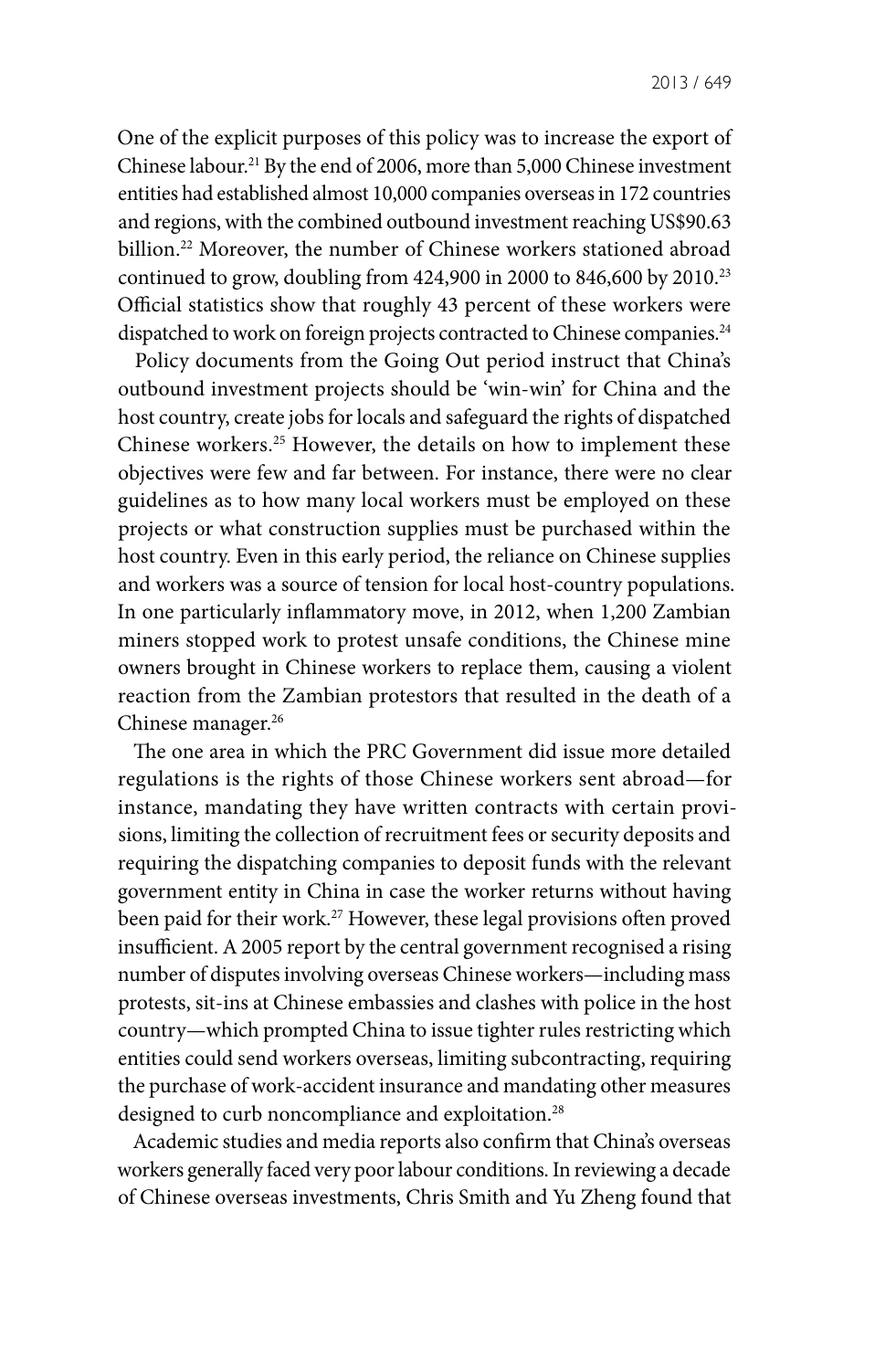Chinese construction firms regularly imported Chinese migrant workers, broke local rules on working hours and safety and used the retention of wages and other coercive means to control the workforce.<sup>29</sup> They noted that Chinese workers' obedience to company rules and inability to organise or seek help from local authorities made them more attractive than local employees. Similarly, in her study of Chinese firms in Africa, Ching Kwan Lee described the labour conditions for Chinese workers, whether employed by SOEs or private firms, as 'abysmal', characterised by 'poverty wage rates', late salary payments, inadequate safety procedures and other forms of exploitation.30 Moreover, these examples of abusive conditions are not limited to developing countries, but have also been found in the United States, Europe and Israel.<sup>31</sup> It must be noted, however, as argued by some scholars, that while the labour practices of these Chinese firms are hardly laudable, they are sometimes no worse than the labour conditions under other foreign companies operating in those host countries.<sup>32</sup>

In short, despite Chinese policies calling on enterprises to create 'winwin' projects that protect dispatched Chinese workers, companies often fail to live up to this standard. The next section addresses how, if at all, this changed after the launch of the BRI in 2013.

## China's Overseas Workers and the BRI

What has the launch of the BRI meant for the number of Chinese working overseas or the labour conditions on these projects? Are more Chinese now working abroad or are Chinese firms paying more attention to hiring local workers to avoid the troubles faced by past projects? Given the political significance of the BRI and fears of negative publicity, are Chinese companies implementing better labour practices to avoid embarrassing delays from worker protests or worker injuries? This section explores these questions.

As a preliminary matter, though, rigorous analysis of the BRI's impact is difficult because of the amorphous nature of the initiative. Although the Chinese Government has explicitly labelled certain projects as being part of the BRI, there is no comprehensive list of such projects or clear criteria for determining whether or not a project is part of the BRI. While the common perception is that BRI projects involve SOEs using financing from Chinese banks to construct infrastructure, as discussed above, the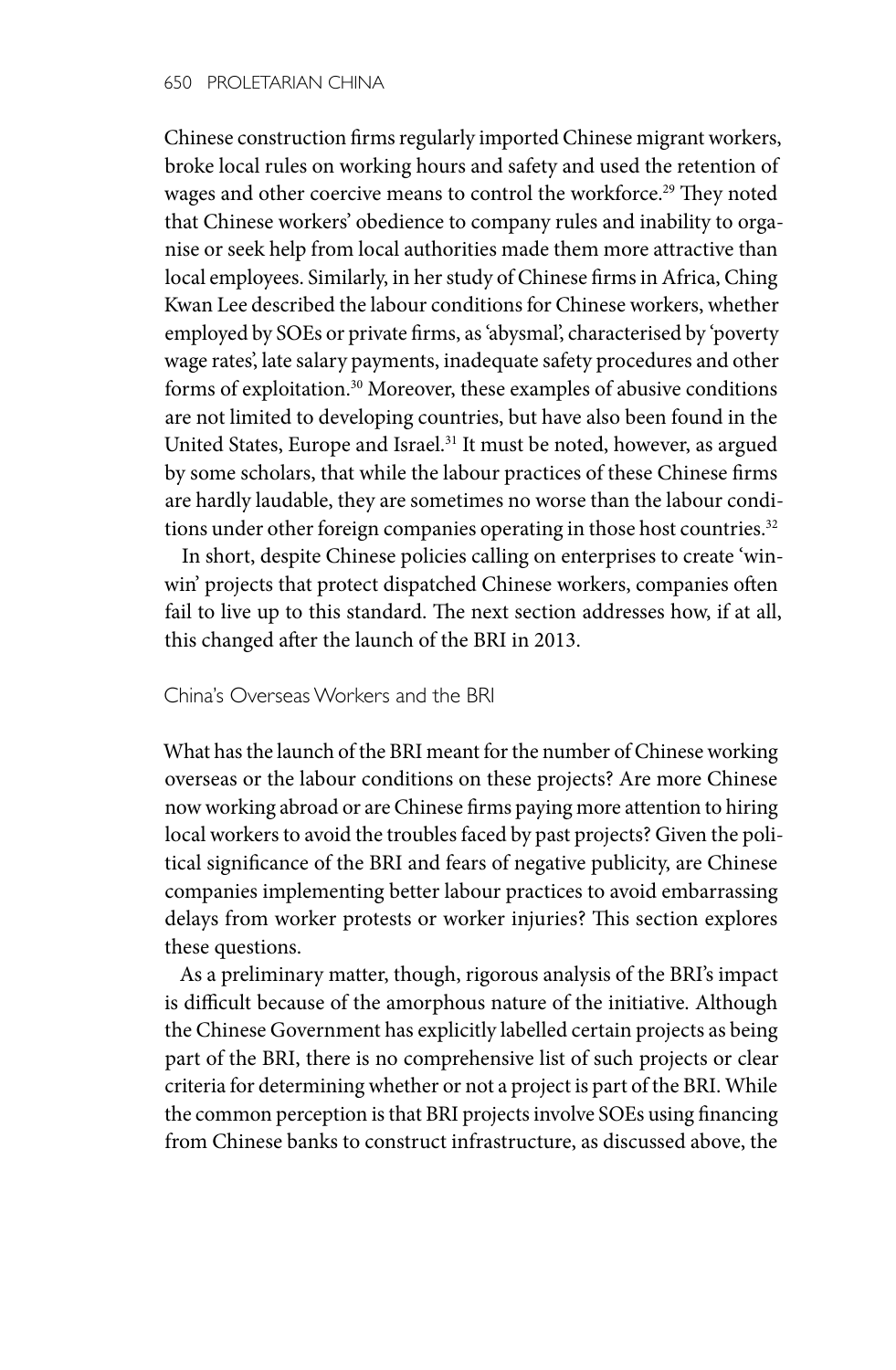BRI label has also been employed by private firms and attached to special economic zones, industrial parks, manufacturing, tourism and even art exhibitions.<sup>33</sup>

Nonetheless, in terms of the outflow of workers, whereas the export of labour was an express objective of China's Going Out policy, this has not appeared in BRI policy documents as an explicit goal. On the contrary, China has even created some programs to alleviate the need to send Chinese labourers abroad—for instance, one such effort seeks to train 3,600 Malaysian engineering students in railway design and construction.34 Indeed, official government statistics do not show an obvious increase in the number of Chinese working overseas due to the launch of the BRI. While the number of workers sent abroad grew from 527,000 in 2013 to 562,000 in 2014, it then dropped in 2015 and has since fluctuated from year to year.<sup>35</sup> In 2018, China reported that 552,000 workers were dispatched abroad and 996,800 were already stationed abroad, but the next year these numbers decreased to 487,000 and 992,000, respectively.<sup>36</sup> (These numbers also dropped sharply in 2020, but that is likely attributable to the COVID-19 pandemic.)<sup>37</sup> Despite this stagnation in the overall number of dispatched workers, however, there are certain countries that experienced an enormous influx of Chinese workers since the launch of the BRI, such as Malaysia, Laos and Pakistan.38



Source: Ministry of Commerce. 2020. '商务部数据统计中心 [Ministry of Commerce Statistical Centre].' Ministry of Commerce website, 3 March. Available online at: data.mofcom. gov.cn/tzhz/forlaborcoop.shtml.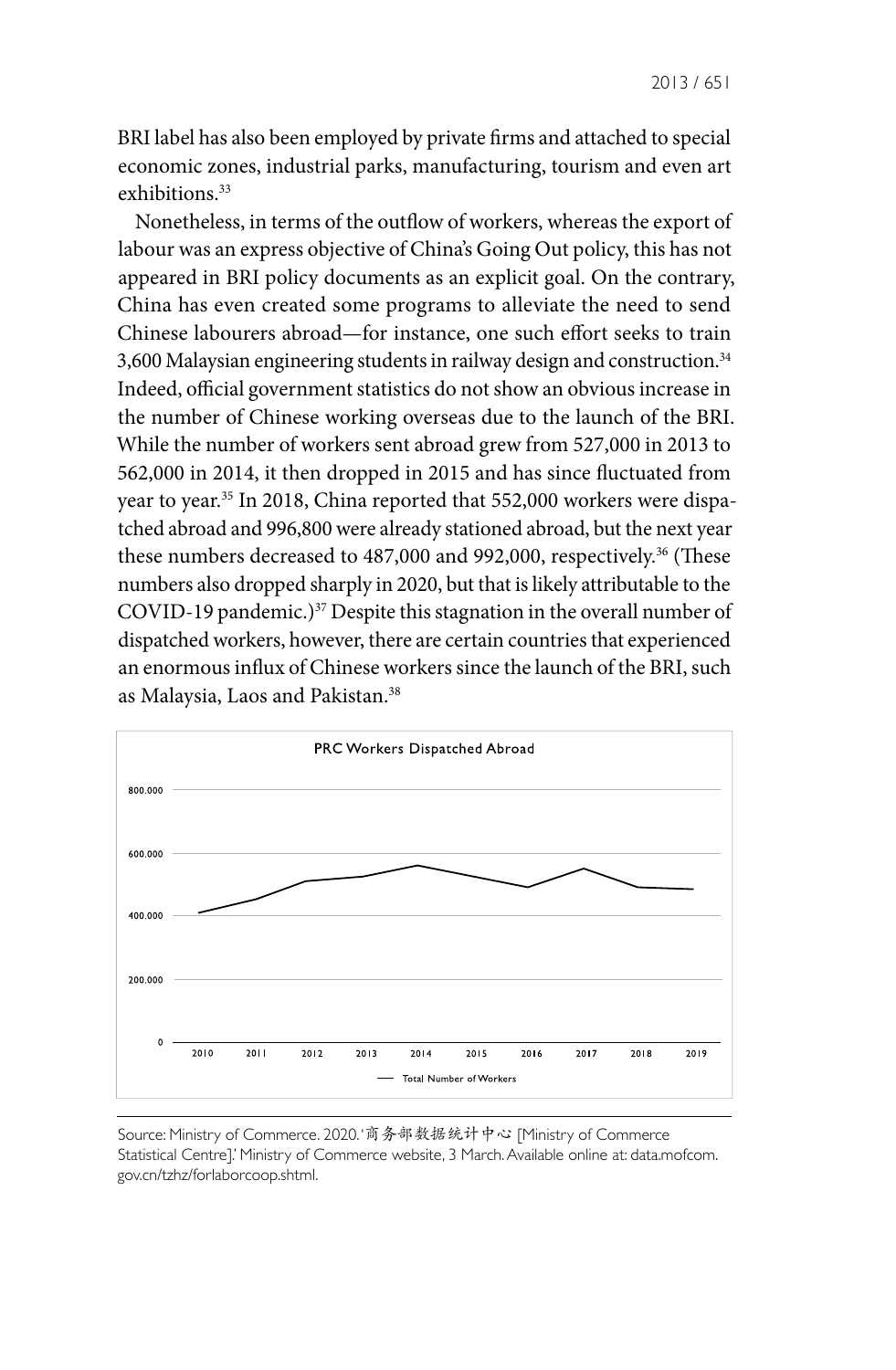It must also be noted that a large number of Chinese are obtaining work abroad through informal channels—such as using unregistered recruiters and travelling on tourist visas—and are not counted in the official statistics.39 For instance, the 2,000 Chinese workers at a construction project on the island of Saipan, part of the US Commonwealth of the Northern Mariana Islands, included several hundred workers who entered the island as tourists and lacked proper work visas.<sup>40</sup> The Chinese media reported on one labour recruiter who earned more than US\$5.5 million by defrauding 837 workers.<sup>41</sup> While the precise size of this cohort of informal workers is unknown, it appears to be significant. It is also quite possible that some BRI-related policies, such as the relaxation of travel restrictions or the growth in Chinese outbound investments, have caused the number of informal workers to increase. Indeed, in 2017, the Ministry of Commerce recognised this phenomenon and promised to take action to stamp out unregistered recruiters.42 The prevalence of informal workers may also partially explain why any decrease in the official number of Chinese working abroad has not stunted the perception of a Chinese 'invasion' or the growth of anti-Chinese sentiment in many BRI host countries, such as Indonesia and the Philippines.<sup>43</sup>

For those workers who are sent abroad, has the launch of the BRI resulted in improved labour conditions? Since 2013, China has issued numerous policies calling on companies to comply with international standards and the laws of the host country, and even to 'safeguard labour rights'.<sup>44</sup> A 'code of conduct' for Chinese firms operating abroad instructs them to engage local unions, educate dispatched workers on local laws and develop safety plans to reduce workplace accidents.<sup>45</sup> A set of 2017 guidelines by China's contractor industry association directs companies to ensure workplace safety, prevent discrimination, child labour and forced labour and even to establish a channel for workers to raise concerns.<sup>46</sup>

There are many overseas Chinese workers who seem to fare quite well, working for SOEs that pay ten times the salary in China, buy social insurance, religiously observe meal breaks and do not schedule work in the evening.47 However, the mere existence of these numerous government pronouncements on labour rights reflects the reality that significant abuses of overseas workers persist, even since the launch of the BRI. Examples of such abuse, including by SOEs, can be found in the failure to offer proper safety training on a subway project in Vietnam and late wage payments and insufficient protective equipment on road projects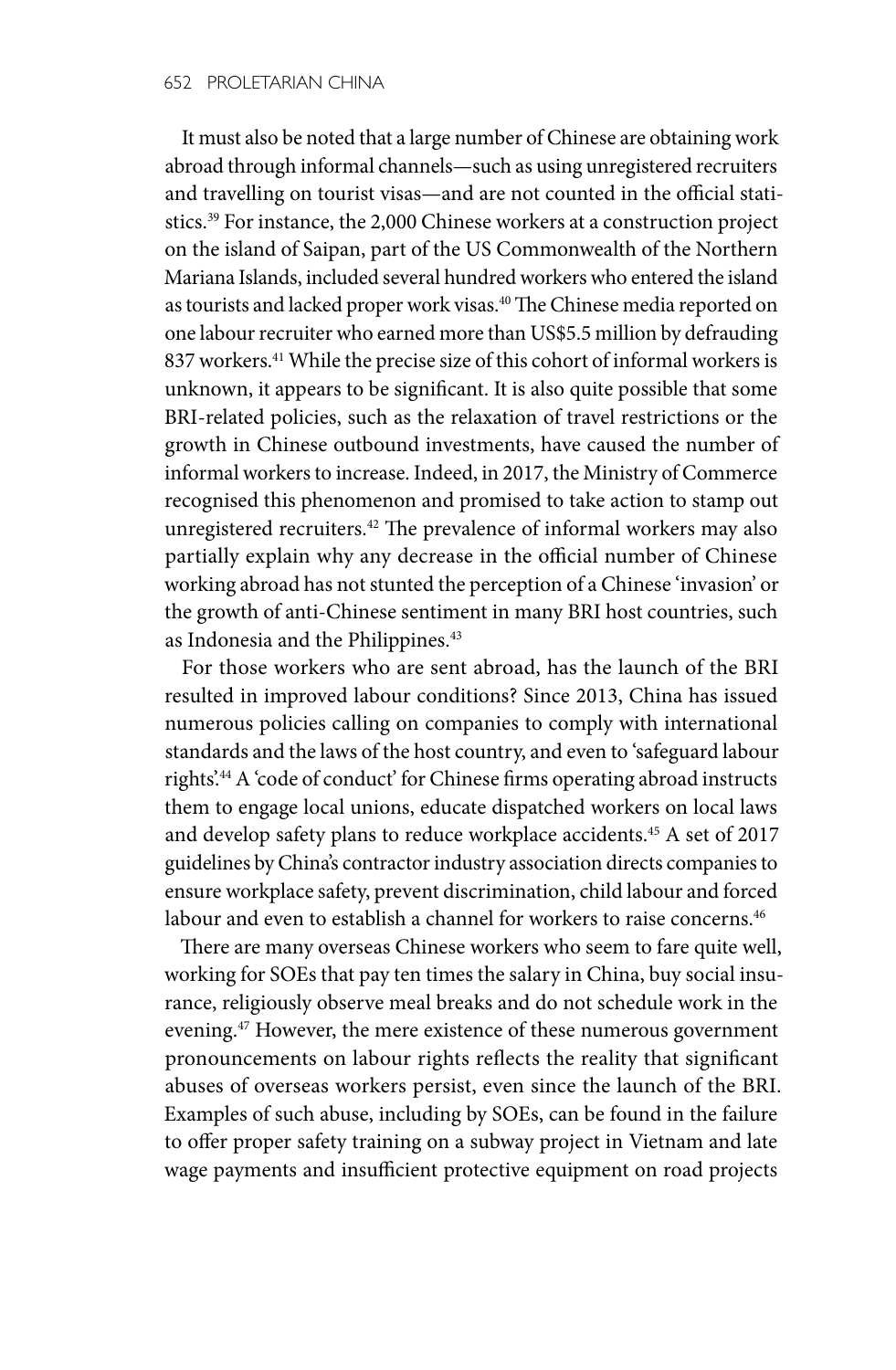in Ethiopia.48 Twenty-six complaints were filed against the Chinese firm constructing a dam in Ecuador concerning the poor safety and working conditions, and the collapse of a tunnel during that project that left more than a dozen workers dead.<sup>49</sup> A Chinese construction worker died on a job in Israel in 2019.<sup>50</sup> In Belarus, hundreds of Chinese workers received no pay for the three months they spent 'working like slaves' and living in cramped dormitories while constructing a cardboard factory.<sup>51</sup> Furthermore, even in cases where SOEs provide decent working conditions, they often subcontract work to smaller, private firms that are more willing to ignore labour protections.52 On a Saipan casino project, three Chinese construction firms and their subcontractors took recruitment fees from workers, confiscated their passports, crammed them into dorms and underpaid 2,400 workers by at least US\$14 million.<sup>53</sup> Indeed, an investigation by the group China Labor Watch found numerous instances of forced labour-like conditions on BRI projects in a variety of countries, impacting Chinese employees of both SOEs and their subcontractors.<sup>54</sup>

Not surprisingly, Chinese workers who encounter abuse while overseas are often unable to obtain redress. The workers face significant obstacles to leaving their employment: many are deep in debt after paying recruitment or other fees to labour brokers in China; employers often confiscate workers' passports; the workers lack access to transportation; and their work visa (if they have one) likely limits them to working for one particular employer.55 Moreover, Chinese workers generally do not know where to seek help in the host country and, if they do, often encounter language barriers. Some workers will turn to the Chinese embassy, which occasionally mediates a resolution, but is often hesitant to offend the employer or will claim it cannot force a boss to pay wages if the employer says it lacks money.56 Workers who choose to protest their maltreatment have been beaten by their employers or arrested and deported by the host-country authorities.57 China's Ministry of Commerce has established a complaint mechanism, but there is little evidence of it delivering results for workers.<sup>58</sup>

That being said, there have been occasions when some combination of media reports and work by labour advocates and local government actors has obtained redress for abused Chinese workers, such as in Saipan, but those cases are more the exception than the rule.<sup>59</sup> Other workers have sought redress for injuries or non-payment of wages after returning to China. While some have succeeded in obtaining a remedy through the Chinese courts, many litigants lack proper evidence and many never